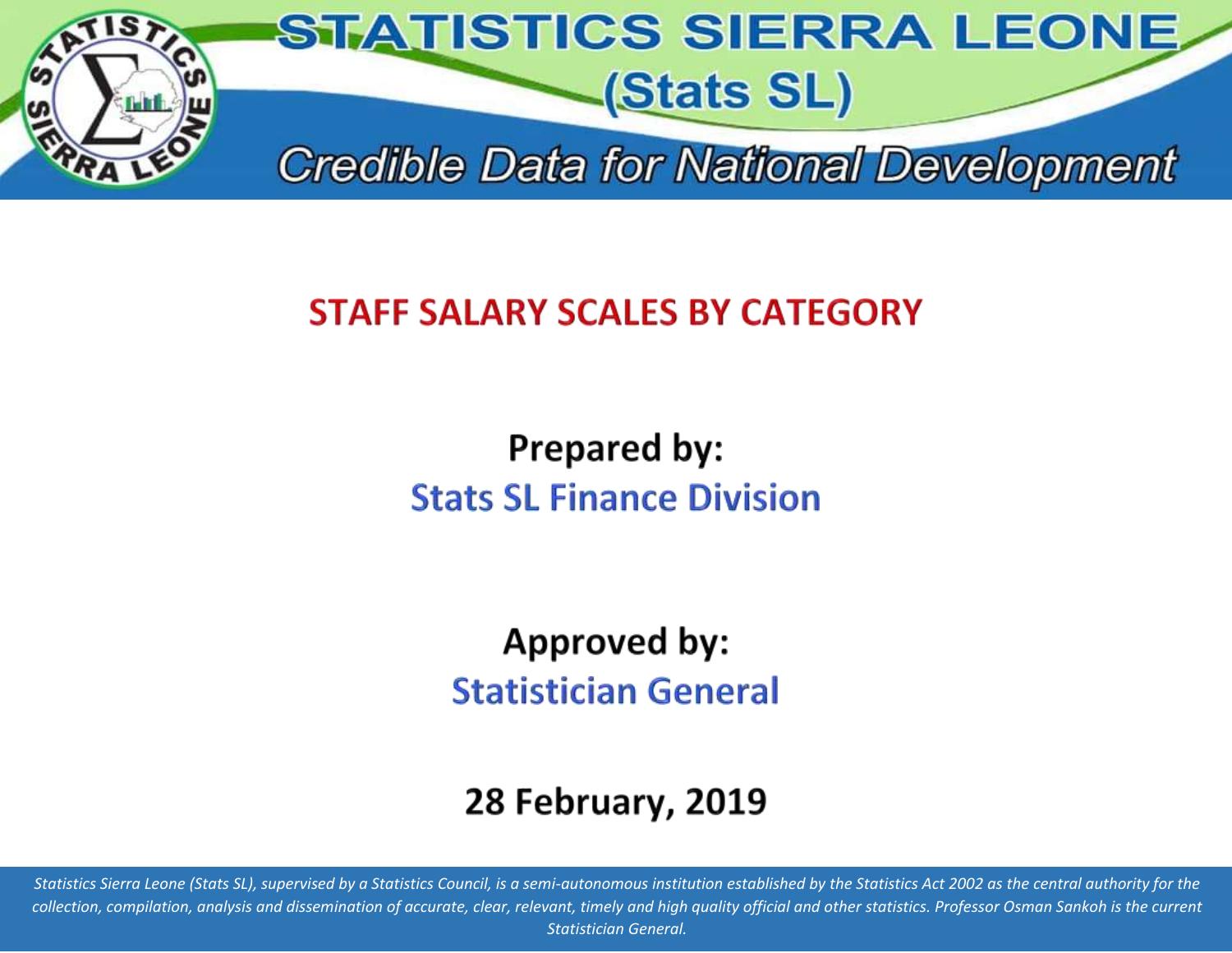## **REVISED SALARY SCALES (BASIC)**

#### **EXECUTIVE**

#### **SENIOR MANAGEMENT**

#### **SCALE 2: DIRECTORS**

|     | Annual         | <b>Monthly</b> | <b>GoSL NASSIT Contr.</b><br>(Monthly) | <b>Transport</b><br>(Monthly) | <b>Rent (Monthly)</b> |
|-----|----------------|----------------|----------------------------------------|-------------------------------|-----------------------|
|     |                |                | 10% of Basic Salary                    | 15% of Basic                  | 10% of Basic          |
| 1st | 124,679,412.00 | 10,389,951.00  | 1,038,995.10                           | 1,558,492.65                  | 1,038,995.10          |
| 2nd | 130,481,803.90 | 10,873,483.66  | 1,087,348.37                           | 1,631,022.55                  | 1,087,348.37          |
| 3rd | 134,366,051.77 | 11,197,170.98  | 1,119,717.10                           | 1,679,575.65                  | 1,119,717.10          |
| 4th | 138,250,252.36 | 11,520,854.36  | 1,152,085.44                           | 1,728,128.15                  | 1,152,085.44          |
| 5th | 142,134,529.68 | 11,844,544.14  | 1,184,454.41                           | 1,776,681.62                  | 1,184,454.41          |
| 6th | 146,018,781.43 | 12,168,231.79  | 1,216,823.18                           | 1,825,234.77                  | 1,216,823.18          |
| 7th | 149,903,033.17 | 12,491,919.43  | 1,249,191.94                           | 1,873,787.91                  | 1,249,191.94          |
| 8th | 153,787,284.92 | 12,815,607.08  | 1,281,560.71                           | 1,922,341.06                  | 1,281,560.71          |
| 9th | 157,671,536.66 | 13,139,294.72  | 1,313,929.47                           | 1,970,894.21                  | 1,313,929.47          |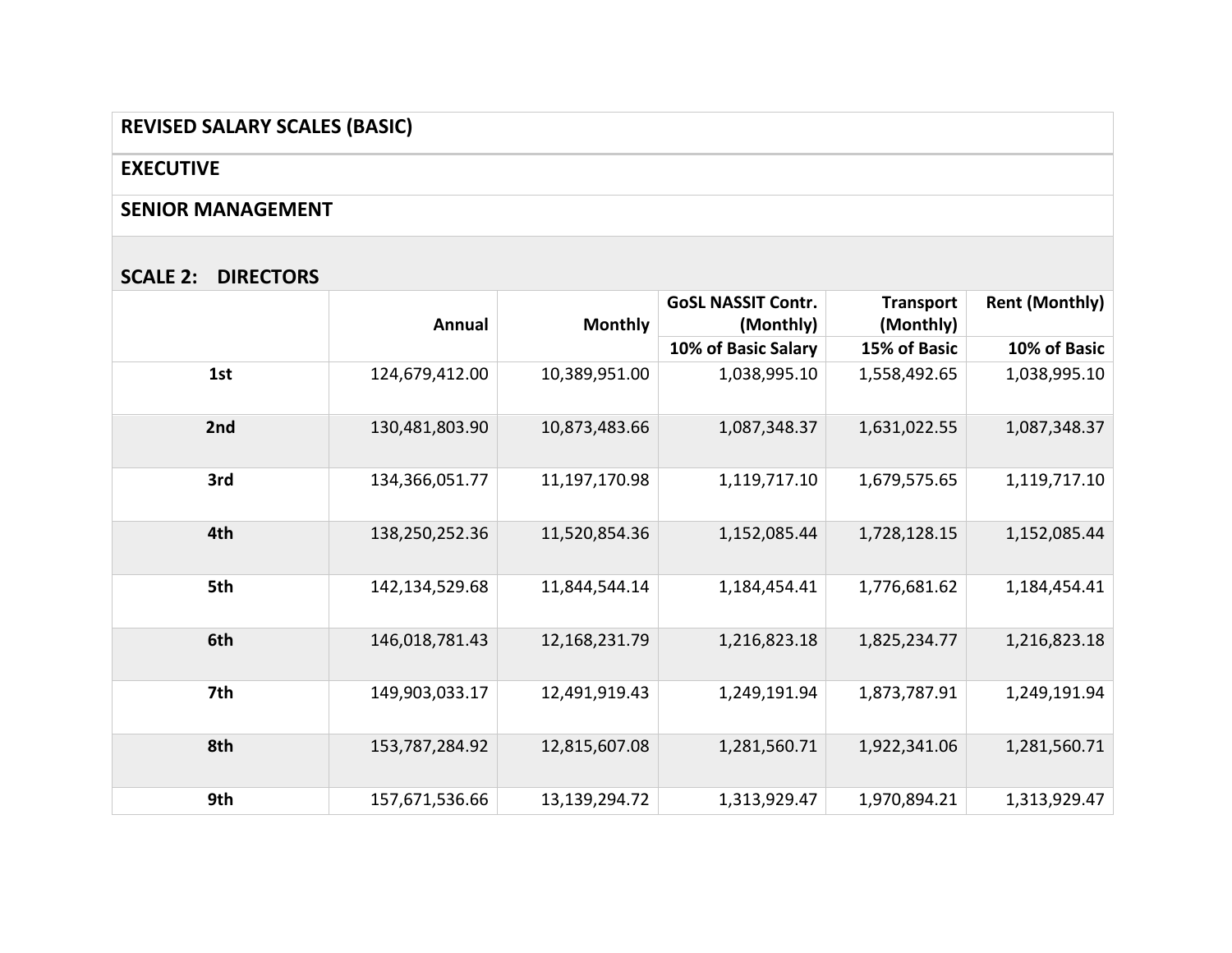| 10th | 161,555,788.41 | 13,462,982.37 | 1,346,298.24 | 2,019,447.36 | 1,346,298.24 |
|------|----------------|---------------|--------------|--------------|--------------|
| 11th | 165,440,040.15 | 13,786,670.01 | 1,378,667.00 | 2,068,000.50 | 1,378,667.00 |
| 12th | 169,324,291.90 | 14,110,357.66 | 1,411,035.77 | 2,116,553.65 | 1,411,035.77 |
| 13th | 173,208,543.64 | 14,434,045.30 | 1,443,404.53 | 2,165,106.80 | 1,443,404.53 |
| 14th | 177,092,795.39 | 14,757,732.95 | 1,475,773.29 | 2,213,659.94 | 1,475,773.29 |
| 15th | 180,977,047.13 | 15,081,420.59 | 1,508,142.06 | 2,262,213.09 | 1,508,142.06 |

| <b>SCALE 3: DEPUTY DIRECTORS</b> |               |                |                                        |                               |                       |  |
|----------------------------------|---------------|----------------|----------------------------------------|-------------------------------|-----------------------|--|
|                                  | <b>Annual</b> | <b>Monthly</b> | <b>GoSL NASSIT</b><br>Contr. (Monthly) | <b>Transport</b><br>(Monthly) | <b>Rent (Monthly)</b> |  |
|                                  |               |                | 10% of Basic<br><b>Salary</b>          | 15% of Basic                  | 10% of Basic          |  |
| 1st                              | 92,070,950.40 | 7,672,579.20   | 767,257.92                             | 1,150,886.88                  | 767,257.92            |  |
| 2nd                              | 93,989,095.20 | 7,832,424.60   | 783,242.46                             | 1,174,863.69                  | 783,242.46            |  |
| 3rd                              | 95,907,240.00 | 7,992,270.00   | 799,227.00                             | 1,198,840.50                  | 799,227.00            |  |
| 4th                              | 97,825,384.80 | 8,152,115.40   | 815,211.54                             | 1,222,817.31                  | 815,211.54            |  |
| 5th                              | 99,743,529.60 | 8,311,960.80   | 831,196.08                             | 1,246,794.12                  | 831,196.08            |  |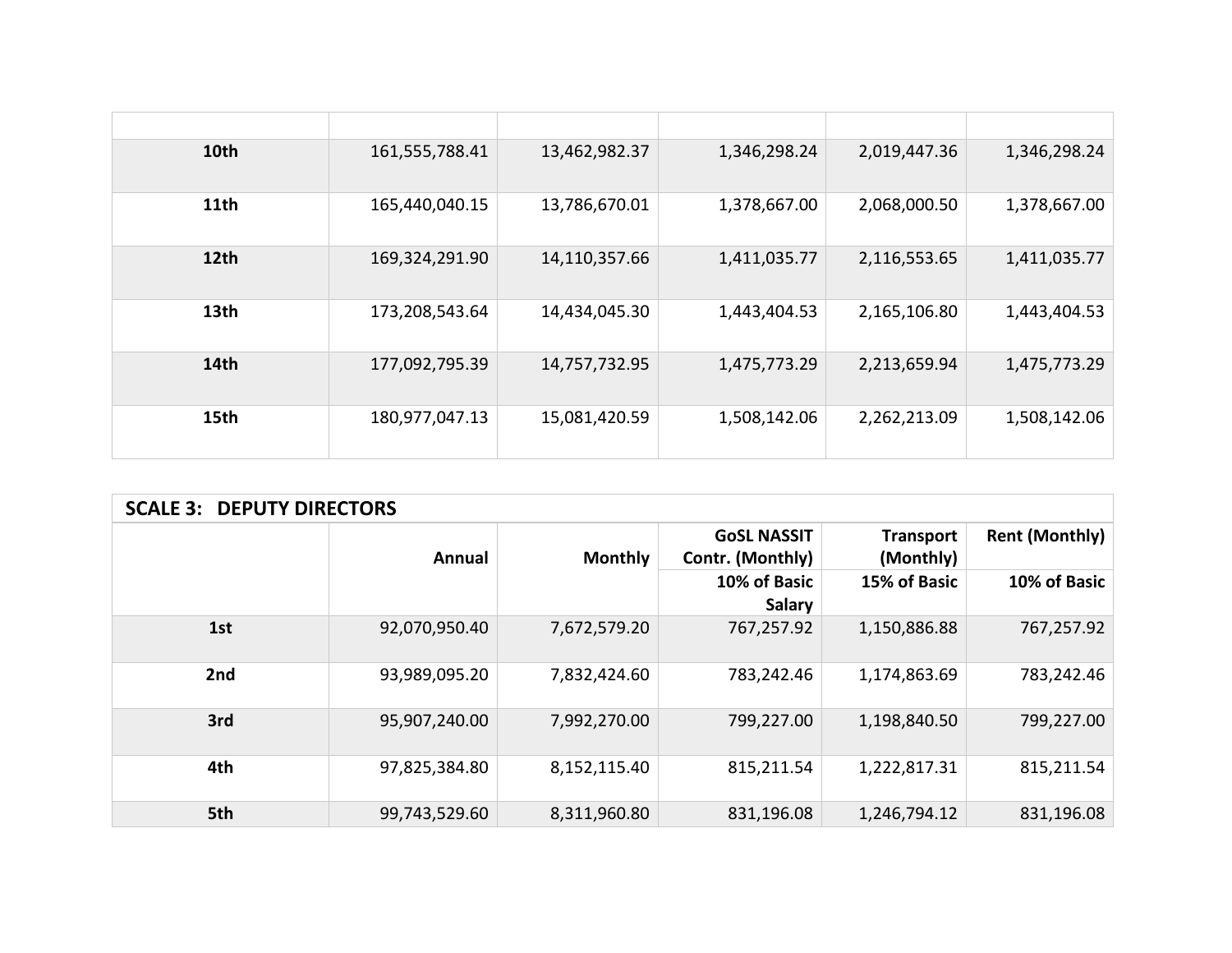| 6th  | 101,661,674.40 | 8,471,806.20 | 847,180.62 | 1,270,770.93 | 847,180.62 |
|------|----------------|--------------|------------|--------------|------------|
| 7th  | 103,579,819.20 | 8,631,651.60 | 863,165.16 | 1,294,747.74 | 863,165.16 |
| 8th  | 105,497,964.00 | 8,791,497.00 | 879,149.70 | 1,318,724.55 | 879,149.70 |
| 9th  | 107,416,108.80 | 8,951,342.40 | 895,134.24 | 1,342,701.36 | 895,134.24 |
| 10th | 109,334,253.60 | 9,111,187.80 | 911,118.78 | 1,366,678.17 | 911,118.78 |
|      |                |              |            |              |            |

#### **MIDDLE LEVEL MANAGEMENT**

| <b>SCALE 4: PRINCIPAL STATISTICIANS</b> |               |              |            |              |            |
|-----------------------------------------|---------------|--------------|------------|--------------|------------|
| 1st                                     | 71,760,000.00 | 5,980,000.00 | 598,000.00 | 897,000.00   | 598,000.00 |
| 2nd                                     | 73,175,880.00 | 6,097,990.00 | 609,799.00 | 914,698.50   | 609,799.00 |
| 3rd                                     | 74,591,760.00 | 6,215,980.00 | 621,598.00 | 932,397.00   | 621,598.00 |
| 4th                                     | 76,007,640.00 | 6,333,970.00 | 633,397.00 | 950,095.50   | 633,397.00 |
| 5th                                     | 77,423,520.00 | 6,451,960.00 | 645,196.00 | 967,794.00   | 645,196.00 |
| 6th                                     | 78,839,400.00 | 6,569,950.00 | 656,995.00 | 985,492.50   | 656,995.00 |
| 7th                                     | 80,255,280.00 | 6,687,940.00 | 668,794.00 | 1,003,191.00 | 668,794.00 |
| 8th                                     | 81,671,160.00 | 6,805,930.00 | 680,593.00 | 1,020,889.50 | 680,593.00 |
| 9th                                     | 83,087,040.00 | 6,923,920.00 | 692,392.00 | 1,038,588.00 | 692,392.00 |
| 10th                                    | 84,502,920.00 | 7,041,910.00 | 704,191.00 | 1,056,286.50 | 704,191.00 |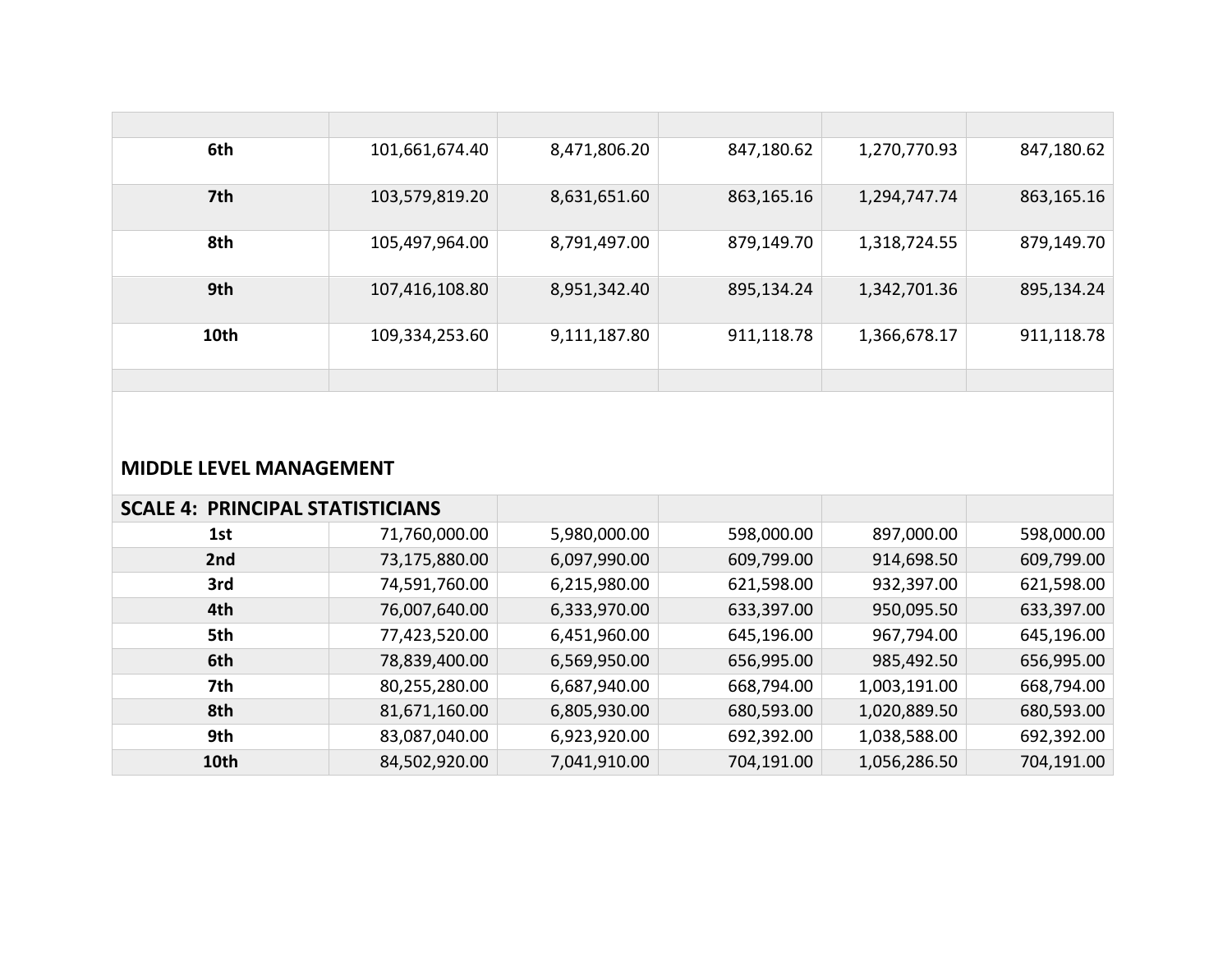# **MIDDLE LEVEL MANAGEMENT (Cont…)**

#### **SCALE 5: SENIOR STATISTICIANS**

|      |               |                | <b>GoSL NASSIT</b> | <b>Transport</b> | <b>Rent (Monthly)</b> |
|------|---------------|----------------|--------------------|------------------|-----------------------|
|      | Annual        | <b>Monthly</b> | Contr. (Monthly)   | (Monthly)        |                       |
|      |               |                | 10% of Basic       | 15% of Basic     | 10% of Basic          |
|      |               |                | <b>Salary</b>      |                  |                       |
| 1st  | 46,178,696.68 | 3,848,224.72   | 384,822.47         | 577,233.71       | 384,822.47            |
| 2nd  | 47,325,829.11 | 3,943,819.09   | 394,381.91         | 591,572.86       | 394,381.91            |
| 3rd  | 48,468,874.61 | 4,039,072.88   | 403,907.29         | 605,860.93       | 403,907.29            |
| 4th  | 49,611,915.00 | 4,134,326.25   | 413,432.63         | 620,148.94       | 413,432.63            |
| 5th  | 50,754,960.51 | 4,229,580.04   | 422,958.00         | 634,437.01       | 422,958.00            |
| 6th  | 51,898,000.90 | 4,324,833.41   | 432,483.34         | 648,725.01       | 432,483.34            |
| 7th  | 53,041,041.28 | 4,420,086.77   | 442,008.68         | 663,013.02       | 442,008.68            |
| 8th  | 54,184,086.79 | 4,515,340.57   | 451,534.06         | 677,301.08       | 451,534.06            |
| 9th  | 55,327,127.18 | 4,610,593.93   | 461,059.39         | 691,589.09       | 461,059.39            |
| 10th | 56,470,182.91 | 4,705,848.58   | 470,584.86         | 705,877.29       | 470,584.86            |
| 11th | 57,613,238.65 | 4,801,103.22   | 480,110.32         | 720,165.48       | 480,110.32            |
| 12th | 58,756,294.38 | 4,896,357.87   | 489,635.79         | 734,453.68       | 489,635.79            |
| 13th | 59,899,350.11 | 4,991,612.51   | 499,161.25         | 748,741.88       | 499,161.25            |
| 14th | 61,042,405.85 | 5,086,867.15   | 508,686.72         | 763,030.07       | 508,686.72            |
| 15th | 62,185,461.58 | 5,182,121.80   | 518,212.18         | 777,318.27       | 518,212.18            |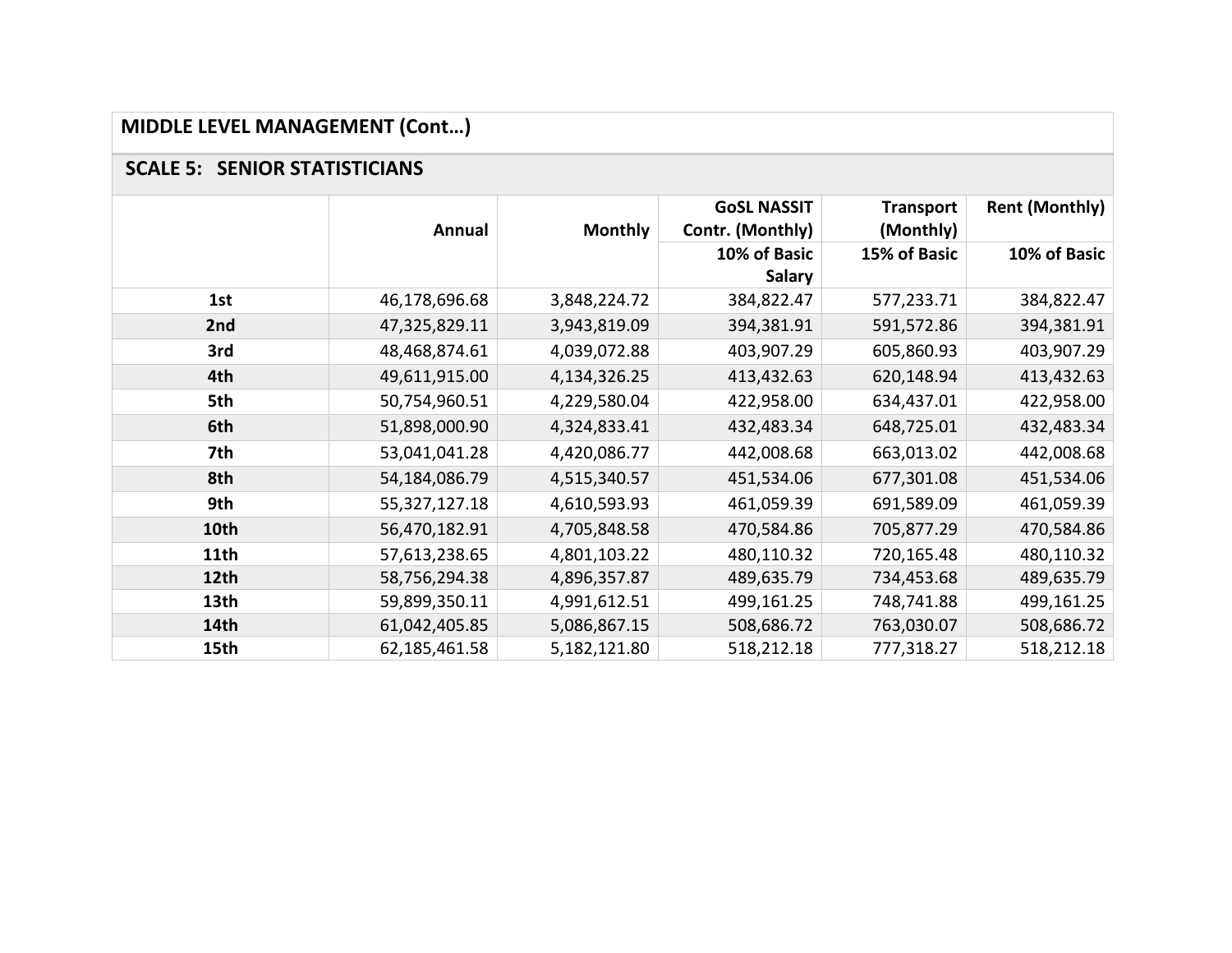#### **SUPERVISORY LEVEL**

#### **SCALE 6: STATISTICIANS**

|      | Annual        | <b>Monthly</b> | <b>GoSL NASSIT</b><br>Contr. (Monthly) | <b>Transport</b><br>(Monthly) | <b>Rent (Monthly)</b> |
|------|---------------|----------------|----------------------------------------|-------------------------------|-----------------------|
|      |               |                | 10% of Basic                           | 15% of Basic                  | 10% of Basic          |
|      |               |                | <b>Salary</b>                          |                               |                       |
| 1st  | 40,028,950.54 | 3,335,745.88   | 333,574.59                             | 500,361.88                    | 333,574.59            |
| 2nd  | 41,037,347.39 | 3,419,778.95   | 341,977.89                             | 512,966.84                    | 341,977.89            |
| 3rd  | 42,045,744.25 | 3,503,812.02   | 350,381.20                             | 525,571.80                    | 350,381.20            |
| 4th  | 43,054,146.22 | 3,587,845.52   | 358,784.55                             | 538,176.83                    | 358,784.55            |
| 5th  | 44,062,543.07 | 3,671,878.59   | 367,187.86                             | 550,781.79                    | 367,187.86            |
| 6th  | 45,070,939.92 | 3,755,911.66   | 375,591.17                             | 563,386.75                    | 375,591.17            |
| 7th  | 46,079,336.78 | 3,839,944.73   | 383,994.47                             | 575,991.71                    | 383,994.47            |
| 8th  | 47,087,733.63 | 3,923,977.80   | 392,397.78                             | 588,596.67                    | 392,397.78            |
| 9th  | 48,096,135.60 | 4,008,011.30   | 400,801.13                             | 601,201.70                    | 400,801.13            |
| 10th | 49,104,506.88 | 4,092,042.24   | 409,204.22                             | 613,806.34                    | 409,204.22            |
| 11th | 50,112,878.16 | 4,176,073.18   | 417,607.32                             | 626,410.98                    | 417,607.32            |
| 12th | 51,121,249.44 | 4,260,104.12   | 426,010.41                             | 639,015.62                    | 426,010.41            |
| 13th | 52,129,620.72 | 4,344,135.06   | 434,413.51                             | 651,620.26                    | 434,413.51            |
| 14th | 53,137,992.00 | 4,428,166.00   | 442,816.60                             | 664,224.90                    | 442,816.60            |
| 15th | 54,146,363.27 | 4,512,196.94   | 451,219.69                             | 676,829.54                    | 451,219.69            |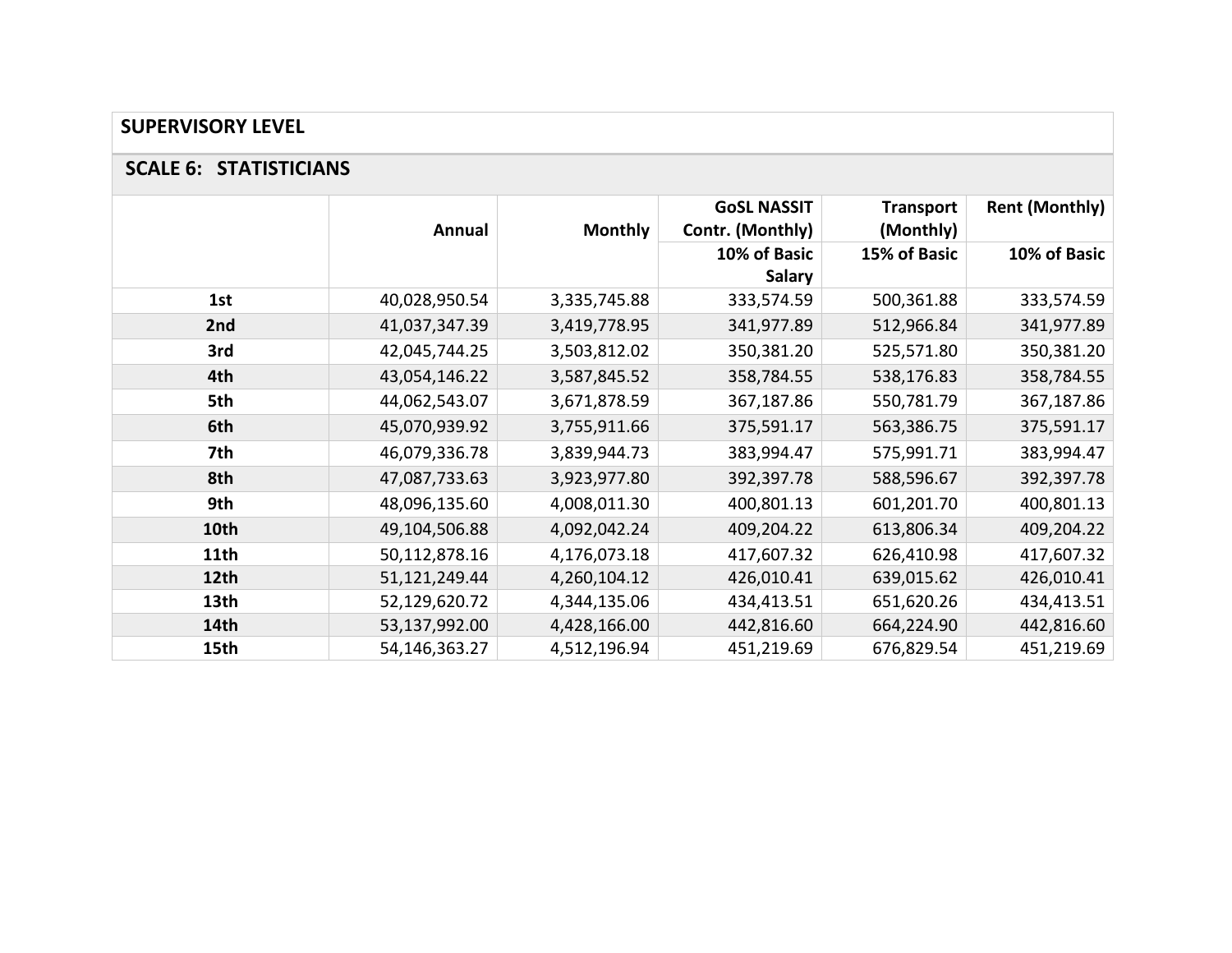# **SUPERVISORY LEVEL (Cont….)**

#### **SCALE 7: ASSISTANT STATISTICIANS**

|      | Annual          | <b>Monthly</b> | <b>GoSL NASSIT</b><br>Contr. (Monthly) | <b>Transport</b><br>(Monthly) | <b>Rent (Monthly)</b> |
|------|-----------------|----------------|----------------------------------------|-------------------------------|-----------------------|
|      |                 |                | 10% of Basic                           | 15% of Basic                  | 10% of Basic          |
|      |                 |                | <b>Salary</b>                          |                               |                       |
| 1st  | 24,552,253.44   | 2,046,021.12   | 204,602.11                             | 306,903.17                    | 204,602.11            |
| 2nd  | 25,916,264.11   | 2,159,688.68   | 215,968.87                             | 323,953.30                    | 215,968.87            |
| 3rd  | 27,280,279.89   | 2,273,356.66   | 227,335.67                             | 341,003.50                    | 227,335.67            |
| 4th  | 28,644,290.56   | 2,387,024.21   | 238,702.42                             | 358,053.63                    | 238,702.42            |
| 5th  | 30,008,306.35   | 2,500,692.20   | 250,069.22                             | 375,103.83                    | 250,069.22            |
| 6th  | 31, 372, 317.02 | 2,614,359.75   | 261,435.98                             | 392,153.96                    | 261,435.98            |
| 7th  | 32,736,327.69   | 2,728,027.31   | 272,802.73                             | 409,204.10                    | 272,802.73            |
| 8th  | 34,100,343.47   | 2,841,695.29   | 284,169.53                             | 426,254.29                    | 284,169.53            |
| 9th  | 35,464,354.14   | 2,955,362.85   | 295,536.28                             | 443,304.43                    | 295,536.28            |
| 10th | 36,828,380.16   | 3,069,031.68   | 306,903.17                             | 460,354.75                    | 306,903.17            |
| 11th | 38,192,406.18   | 3,182,700.51   | 318,270.05                             | 477,405.08                    | 318,270.05            |
| 12th | 39,556,432.19   | 3,296,369.35   | 329,636.93                             | 494,455.40                    | 329,636.93            |
| 13th | 40,920,458.21   | 3,410,038.18   | 341,003.82                             | 511,505.73                    | 341,003.82            |
| 14th | 42,284,484.22   | 3,523,707.02   | 352,370.70                             | 528,556.05                    | 352,370.70            |
| 15th | 43,648,510.24   | 3,637,375.85   | 363,737.59                             | 545,606.38                    | 363,737.59            |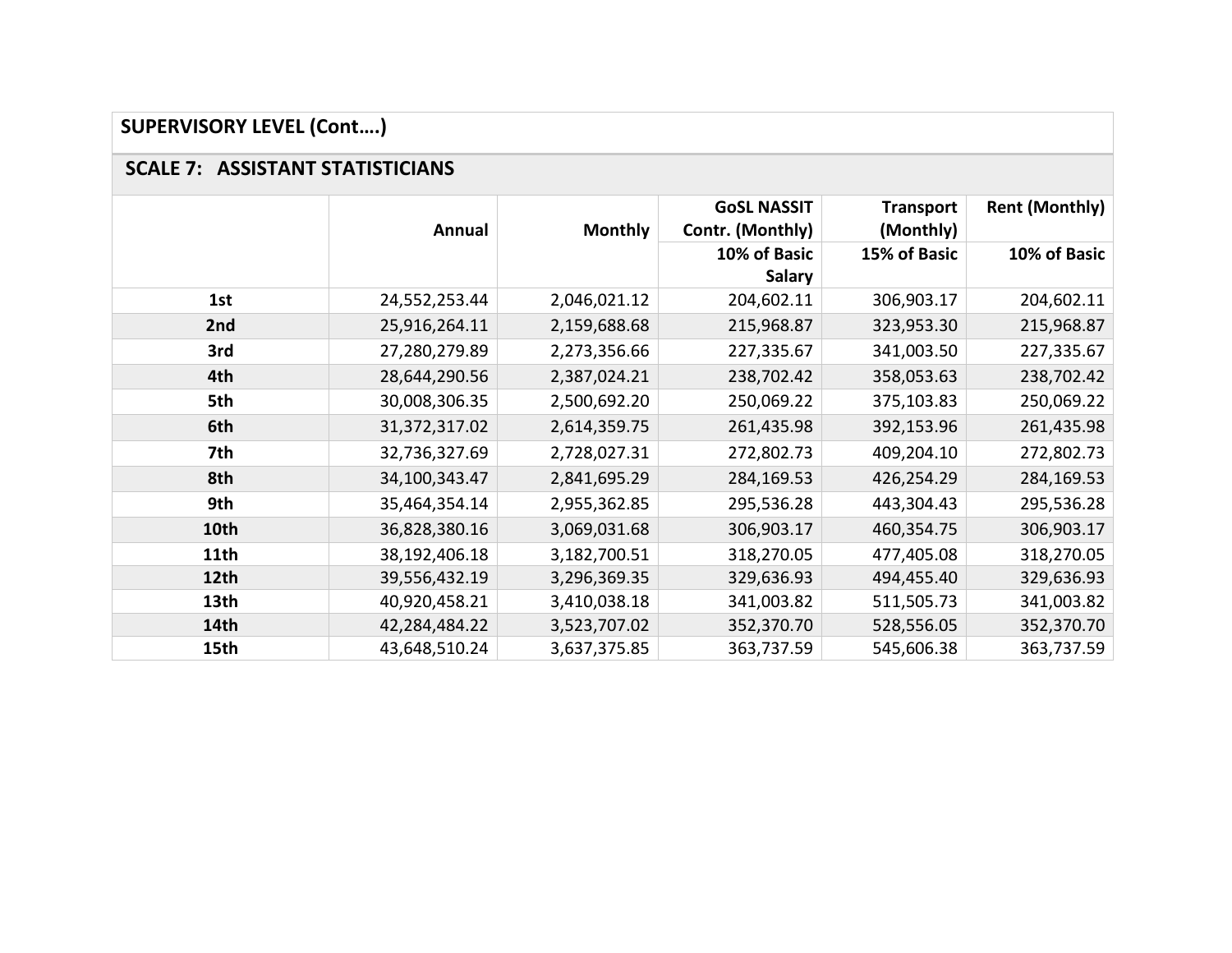#### **INTERMEDIATE LEVEL**

#### **SCALE 8: SENIOR STATISTICAL ASSISTANTS**

|                  | Annual        | <b>Monthly</b> | <b>GoSL NASSIT</b><br>Contr. (Monthly) | <b>Transport</b><br>(Monthly) | <b>Rent (Monthly)</b> |
|------------------|---------------|----------------|----------------------------------------|-------------------------------|-----------------------|
|                  |               |                | 10% of Basic<br><b>Salary</b>          | 15% of Basic                  | 10% of Basic          |
| 1st              | 21,483,221.76 | 1,790,268.48   | 179,026.85                             | 268,540.27                    | 179,026.85            |
| 2nd              | 22,798,521.78 | 1,899,876.82   | 189,987.68                             | 284,981.52                    | 189,987.68            |
| 3rd              | 24,113,821.80 | 2,009,485.15   | 200,948.52                             | 301,422.77                    | 200,948.52            |
| 4th              | 25,429,126.94 | 2,119,093.91   | 211,909.39                             | 317,864.09                    | 211,909.39            |
| 5th              | 26,744,426.96 | 2,228,702.25   | 222,870.22                             | 334,305.34                    | 222,870.22            |
| 6th              | 28,059,726.99 | 2,338,310.58   | 233,831.06                             | 350,746.59                    | 233,831.06            |
| 7th              | 29,375,027.01 | 2,447,918.92   | 244,791.89                             | 367,187.84                    | 244,791.89            |
| 8th              | 30,690,316.80 | 2,557,526.40   | 255,752.64                             | 383,628.96                    | 255,752.64            |
| 9th              | 33,386,701.54 | 2,782,225.13   | 278,222.51                             | 417,333.77                    | 278,222.51            |
| 10th             | 36,083,086.28 | 3,006,923.86   | 300,692.39                             | 451,038.58                    | 300,692.39            |
| 11 <sub>th</sub> | 38,779,471.02 | 3,231,622.58   | 323,162.26                             | 484,743.39                    | 323,162.26            |
| 12th             | 41,475,855.75 | 3,456,321.31   | 345,632.13                             | 518,448.20                    | 345,632.13            |
|                  |               |                |                                        |                               |                       |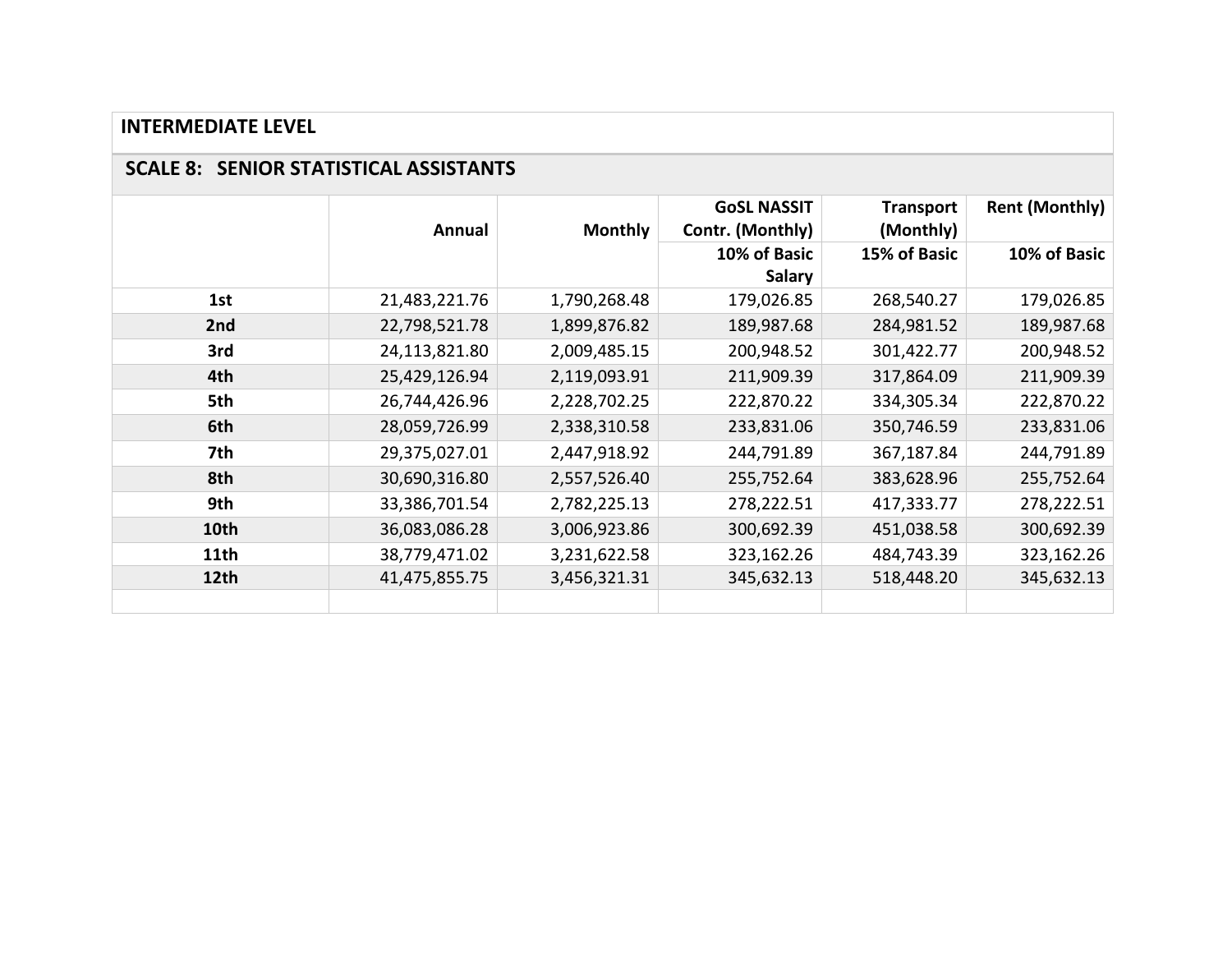## **INTERMEDIATE LEVEL (Cont…)**

### **SCALE 9: STATISTICAL ASSISTANTS**

|                                    |               |                | <b>GoSL NASSIT</b> | <b>Transport</b> | <b>Rent (Monthly)</b> |
|------------------------------------|---------------|----------------|--------------------|------------------|-----------------------|
|                                    | Annual        | <b>Monthly</b> | Contr. (Monthly)   | (Monthly)        |                       |
|                                    |               |                | 10% of Basic       | 15% of Basic     | 10% of Basic          |
|                                    |               |                | <b>Salary</b>      |                  |                       |
| 1st                                | 16,159,474.81 | 1,346,622.90   | 134,662.29         | 201,993.44       | 134,662.29            |
| 2nd                                | 16,267,231.92 | 1,355,602.66   | 135,560.27         | 203,340.40       | 135,560.27            |
| 3rd                                | 16,374,989.03 | 1,364,582.42   | 136,458.24         | 204,687.36       | 136,458.24            |
| 4th                                | 16,482,746.14 | 1,373,562.18   | 137,356.22         | 206,034.33       | 137,356.22            |
| 5th                                | 16,590,503.26 | 1,382,541.94   | 138,254.19         | 207,381.29       | 138,254.19            |
| 6th                                | 16,698,260.37 | 1,391,521.70   | 139,152.17         | 208,728.25       | 139,152.17            |
| 7th                                | 16,806,017.48 | 1,400,501.46   | 140,050.15         | 210,075.22       | 140,050.15            |
| 8th                                | 16,913,774.59 | 1,409,481.22   | 140,948.12         | 211,422.18       | 140,948.12            |
| 9th                                | 17,021,531.70 | 1,418,460.98   | 141,846.10         | 212,769.15       | 141,846.10            |
| 10th                               | 17,129,288.82 | 1,427,440.73   | 142,744.07         | 214,116.11       | 142,744.07            |
|                                    |               |                |                    |                  |                       |
| <b>JUNIOR LEVEL</b>                |               |                |                    |                  |                       |
| <b>SCALE 10: DATA ENTRY CLERKS</b> |               |                |                    |                  |                       |
| 1st                                | 10,017,319.40 | 834,776.62     | 83,477.66          | 125,216.49       | 83,477.66             |
| 2nd                                | 10,606,573.49 | 883,881.12     | 88,388.11          | 132,582.17       | 88,388.11             |
| 3rd                                | 11,195,827.57 | 932,985.63     | 93,298.56          | 139,947.84       | 93,298.56             |
| 4th                                | 11,785,081.65 | 982,090.14     | 98,209.01          | 147,313.52       | 98,209.01             |
| 5th                                | 12,374,335.73 | 1,031,194.64   | 103,119.46         | 154,679.20       | 103,119.46            |
| 6th                                | 12,963,589.82 | 1,080,299.15   | 108,029.92         | 162,044.87       | 108,029.92            |
| 7th                                | 13,552,843.90 | 1,129,403.66   | 112,940.37         | 169,410.55       | 112,940.37            |
| 8th                                | 14,142,097.98 | 1,178,508.17   | 117,850.82         | 176,776.22       | 117,850.82            |